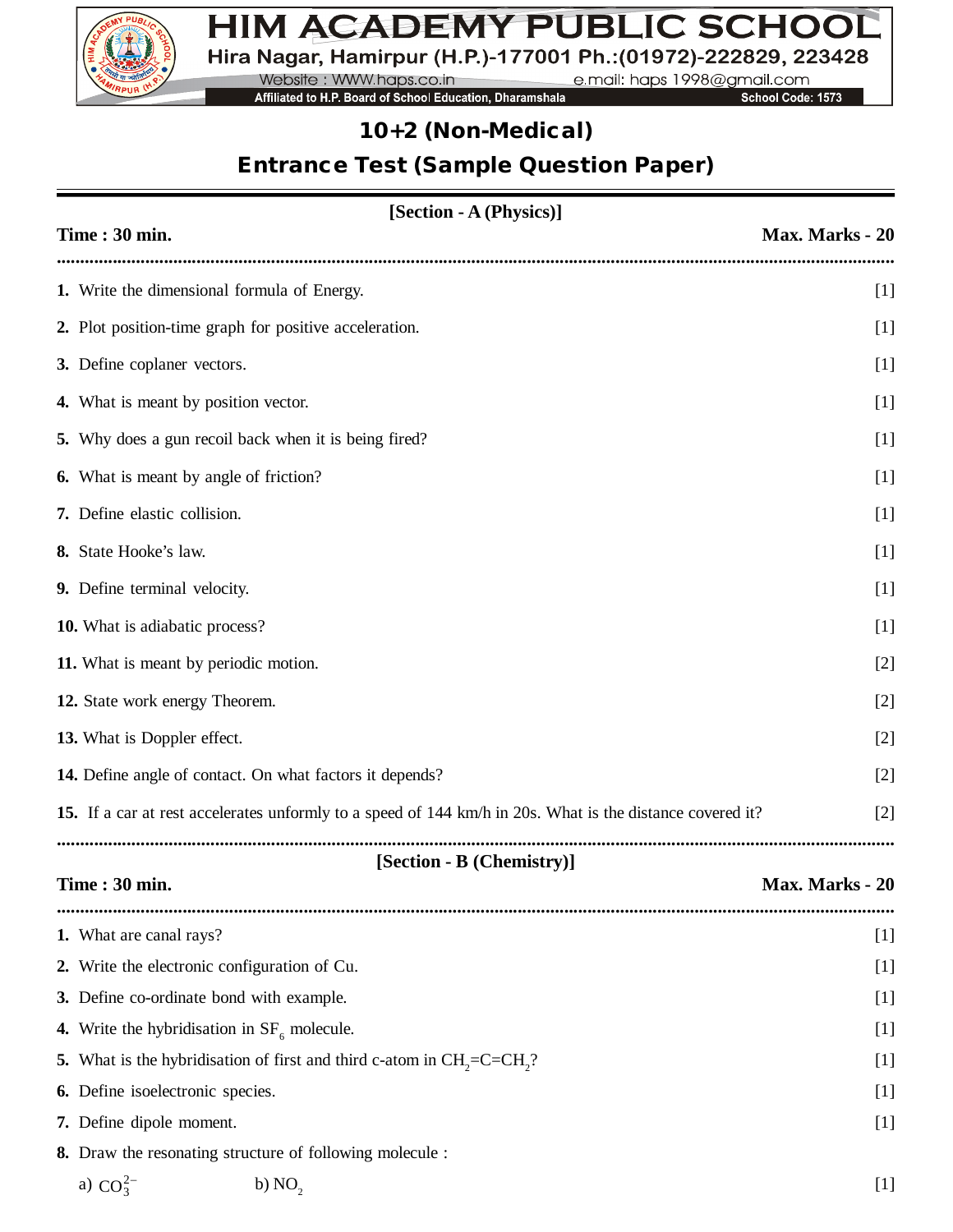| [Section - C (Maths)]<br><b>Time : 30 min.</b><br>Max. Marks - 20                                                |                   |  |  |  |
|------------------------------------------------------------------------------------------------------------------|-------------------|--|--|--|
| <b>15.</b> A 100 watt bulb emits electromagnetic light of wavelength 400nm. Calculate the energy of one photon.  | $\lceil 2 \rceil$ |  |  |  |
| <b>14.</b> Explain the shape of H <sub>2</sub> O molecule on the basis of VSEPR Theory.                          | $[2]$             |  |  |  |
| 13. Trans-But-2-ene has higher melting point than Cis-But-2-ene. Explain.                                        | $[2]$             |  |  |  |
| 12. Draw the Molecular orbital diagram of $Q_2^2$ molecule and also write its bond order and magnetic character. | $[2]$             |  |  |  |
| a) Friedel craft alkylation. b) Markownikov's Rule                                                               | $[2]$             |  |  |  |
| <b>11.</b> Write the following name of reaction:                                                                 |                   |  |  |  |
| <b>10.</b> State Gay Lussac's law.                                                                               |                   |  |  |  |
| 9. Bond angle in $NH3$ is more than $PH3$ . Give reason.                                                         | $[1]$             |  |  |  |
|                                                                                                                  |                   |  |  |  |

### **[Section - A]**

- **1.** Find the multiplication Inverse of –*i*.
- **2.** Find *x* if  $\frac{ }{6!} + \frac{ }{7!} = \frac{ }{8!}$ 1 6!  $1 \quad 1 \quad x$  $+\frac{1}{7!}=\frac{x}{9!}$ . 1 lim 3 1  $\overline{a}$ *x*
- **3.** Evaluate : 1 1 6 1  $\overline{\phantom{a}}$  $\rightarrow$ *x*  $x \rightarrow 1$   $\boxed{1}$ .
- **4.** Find the derivative of  $(x 1)(x 2)$ . [4×2=8]

#### **[Section - B]**

- **5.** Find the 4th term in the expansion of  $(x 2y)^{12}$ .
- **6.** If  $\cup = \{1, 2, 3, 4, 5, 6, 7, 8, 9\}$ , A= $\{2, 4, 6, 8\}$ . B =  $\{2, 3, 5, 7\}$ . Find  $(A \cap B)'$ .
- **7.** Convert  $40^{\circ}20'$  into radian measure.
- **8.** Find the general solution for Cos  $4x = \cos 2x$ . [4×3=12]

## **................................................................................................................................................................................... [Section - D (English)]**

#### **Time : 30 min. Max. Marks - 20**

## **...................................................................................................................................................................................**

### **1. Read the given passage carefully and answer the questions that follows:**

- 1. What is new yesterday, becomes obsolete today. Everything moves at a fast pace. But strangely enough, students strikes have not changed a wee bit. May be because of the fact that out of about 3,000 students in a college, only handful come equipped with books, notebooks or a pen.
- 2. The only perceptible change is that a majority of them come on expensive motorbikes and quite a few carry mobiles in their hands.
- 3. Small wonder that whenever any small group of so-called student leaders, persuades these time-pass students to go on a strike, may be on as flimsy issue as that of the size of a samosa in the canteen, they readily oblige.